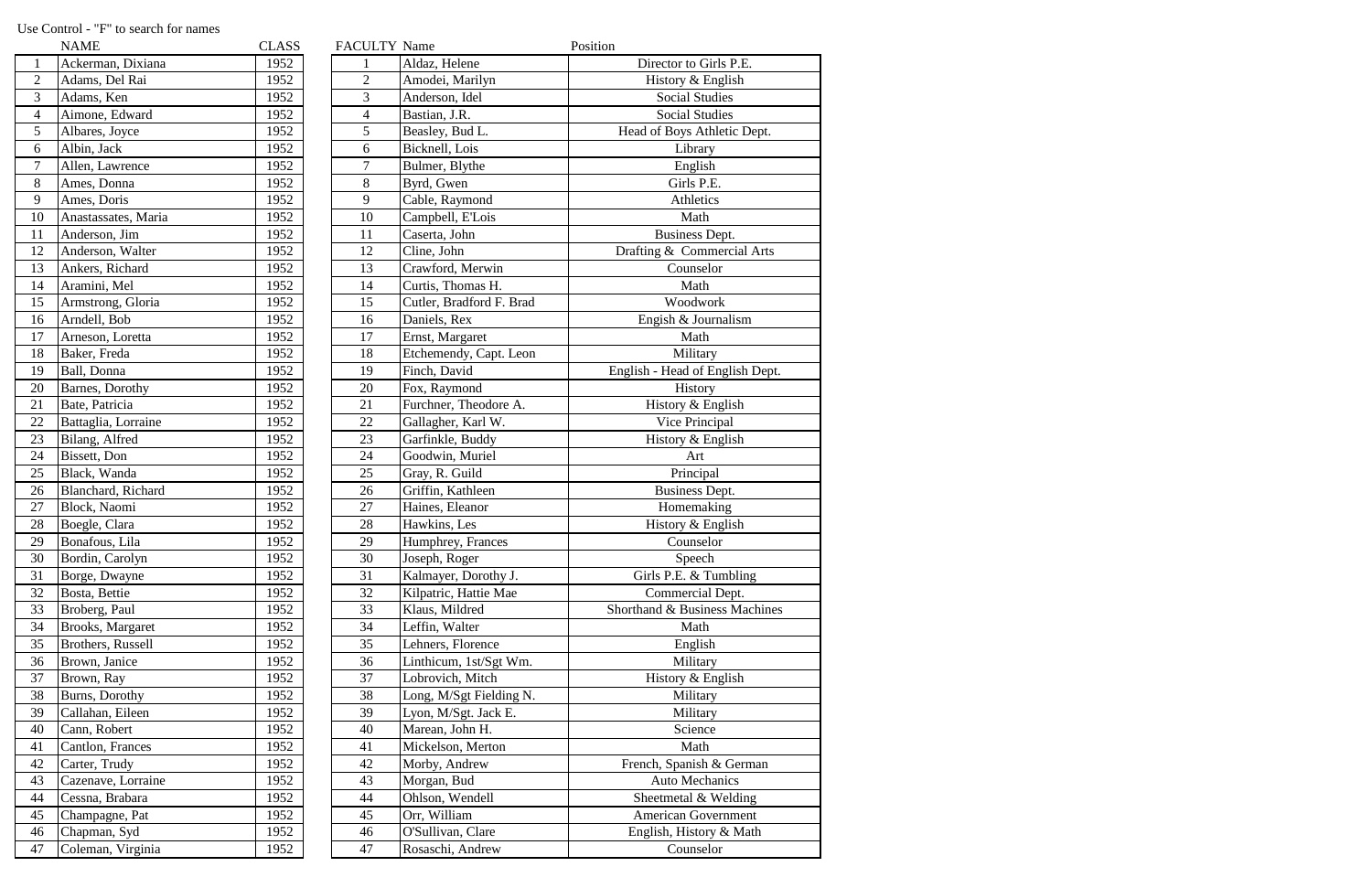| 48 | Corica, Ken        | 1952 | 48 | Roth, Marvin           | Spanish, German, Greek & Latin |
|----|--------------------|------|----|------------------------|--------------------------------|
| 49 | Cottrell, Joan     | 1952 | 49 | Sacos, Delbert         | Drama & English                |
| 50 | Cox, Robert        | 1952 | 50 | Scaselli, Gene         | Spanish                        |
| 51 | Cross, Jean        | 1952 | 51 | Singleton, Beulah E.   | History                        |
| 52 | Crowder, Phyllis   | 1952 | 52 | Slotto, Ivan           | Chemistry                      |
| 53 | Cummings, Don      | 1952 | 53 | Stern, Anna Maud       | Typing & Spanish               |
| 54 | Cunningham. Joan   | 1952 | 54 | Tellashia, John        | Music                          |
| 55 | Curran, Beverly    | 1952 | 55 | Tellashia, Ruby        | Music                          |
| 56 | Cutler, David      | 1952 | 56 | Trabert, Marion        | Math                           |
| 57 | Davis, David       | 1952 | 57 | Trachok, Richard       | <b>Football Coach</b>          |
| 58 | Davis, Faith       | 1952 | 58 | Watt, Marguerite Bruce | Science Dept. Head             |
| 59 | Davis, Howdy       | 1952 | 59 | Wheeler, Nevada        | Counselor                      |
| 60 | Davis, Hugh        | 1952 | 60 | Williams, Thomas       | <b>Driver Training</b>         |
| 61 | Delaplain, Phyllis | 1952 | 61 | Wooster, Earl          | Superintendent of Schools      |
|    |                    |      |    |                        |                                |

| 48 | Corica, Ken         | 1952 |
|----|---------------------|------|
| 49 | Cottrell, Joan      | 1952 |
| 50 | Cox, Robert         | 1952 |
| 51 | Cross, Jean         | 1952 |
| 52 | Crowder, Phyllis    | 1952 |
| 53 | Cummings, Don       | 1952 |
| 54 | Cunningham. Joan    | 1952 |
| 55 | Curran, Beverly     | 1952 |
| 56 | Cutler, David       | 1952 |
| 57 | Davis, David        | 1952 |
| 58 | Davis, Faith        | 1952 |
| 59 | Davis, Howdy        | 1952 |
| 60 | Davis, Hugh         | 1952 |
| 61 | Delaplain, Phyllis  | 1952 |
| 62 | Deming, Anne        | 1952 |
| 63 | DePoali, Barbara    | 1952 |
| 64 | DePoali, Ruel       | 1952 |
| 65 | Dermody, Mary Ellen | 1952 |
| 66 | DeRuchia, Lois      | 1952 |
| 67 | DeWitt, Maurine     | 1952 |
| 68 | Dianda, Tony        | 1952 |
| 69 | Dieterich, Del      | 1952 |
| 70 | Dorf, Leroy         | 1952 |
| 71 | Driver, Jamie Lou   | 1952 |
| 72 | Dungan, Dave        | 1952 |
| 73 | Dunseath, Jim       | 1952 |
| 74 | Earl, Elaine        | 1952 |
| 75 | Ebeling, Madeline   | 1952 |
| 76 | Eckley, Guy         | 1952 |
| 77 | Ede, Leslie         | 1952 |
| 78 | Edwards, Bill       | 1952 |
| 79 | Eisele, Bill        | 1952 |
| 80 | Eno, Shirely Mae    | 1952 |
| 81 | Ernst, Bob          | 1952 |
| 82 | Eulert, Leona       | 1952 |
| 83 | Evans, Floyd        | 1952 |
| 84 | Fay, Pat            | 1952 |
| 85 | Ferguson, Guylene   | 1952 |
| 86 | Ferrari, Jeanette   | 1952 |
| 87 | Ferrari, John       | 1952 |
| 88 | Fife, Marilyn       | 1952 |
| 89 | Foster, Barbara     | 1952 |
| 90 | Frank, Marian       | 1952 |
| 91 | Franks, Marlene     | 1952 |
| 92 | Franzman, Helene    | 1952 |
| 93 | Franzman, Herbert   | 1952 |
| 94 | Fray, Fred          | 1952 |
| 95 | Fritchen, Wally     | 1952 |
| 96 | Fujii, George       | 1952 |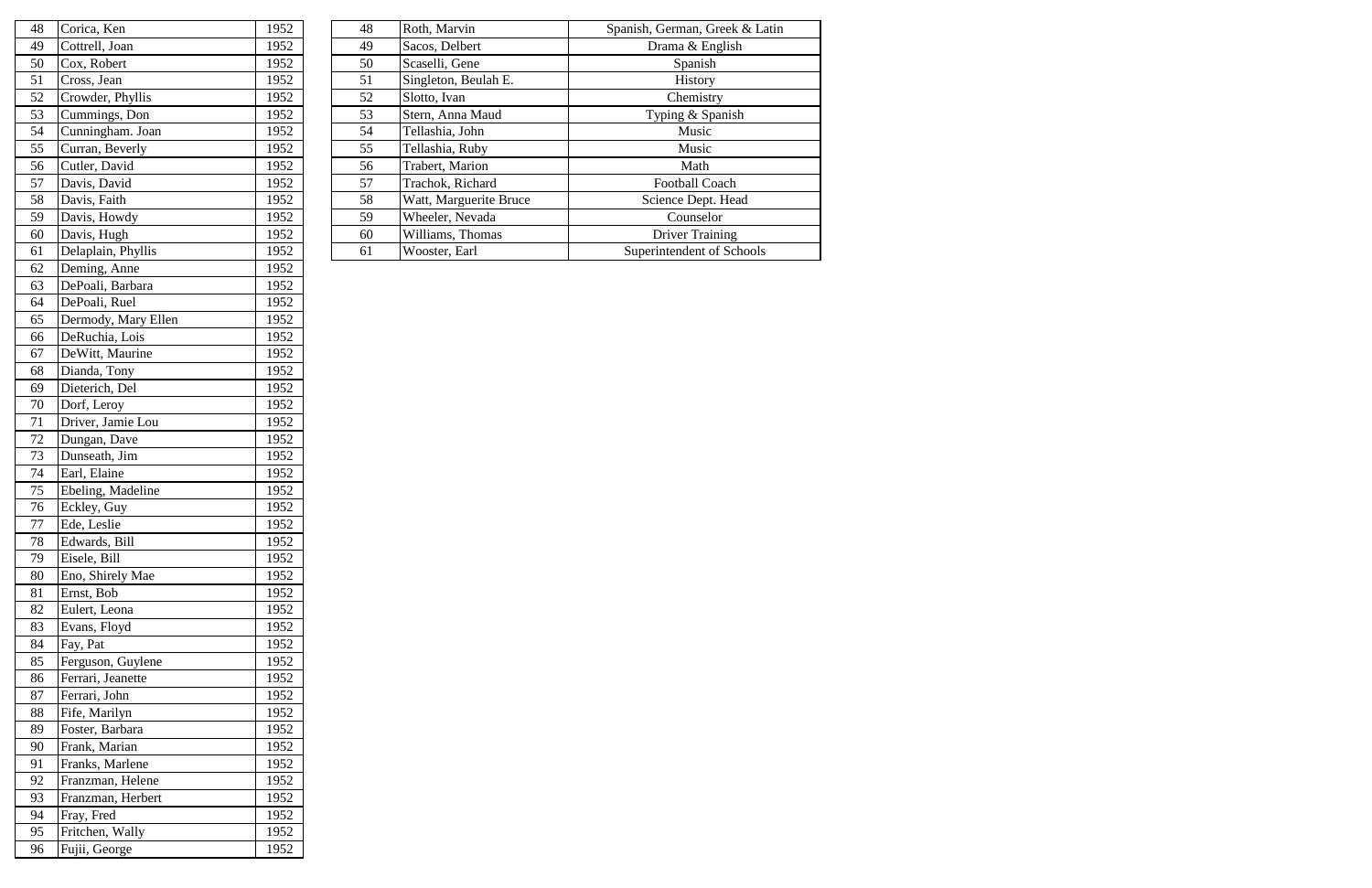| 97  | Gaiser, Ruth        | 1952 |
|-----|---------------------|------|
| 98  | Garland, Arvis      | 1952 |
| 99  | Ghilieri, Ruth      | 1952 |
| 100 | Gibson, Al          | 1952 |
| 101 | Gilbert, Jack       | 1952 |
| 102 | Giordano, Patricia  | 1952 |
| 103 | Girola, Joe         | 1952 |
| 104 | Goodman, Dan        | 1952 |
| 105 | Gray, Paula         | 1952 |
| 106 | Greensweig, Lois    | 1952 |
| 107 | Griggs, Beverly     | 1952 |
| 108 | Hall, Betty         | 1952 |
| 109 | Hallam, William Tom | 1952 |
| 110 | Hanes, Gloria       | 1952 |
| 111 | Hanf, Anita         | 1952 |
| 112 | Hardesty, Marie     | 1952 |
| 113 | Harrison, Charles   | 1952 |
| 114 | Hart, Shirley       | 1952 |
| 115 | Hastings, Barbara   | 1952 |
| 116 | Henrickson, Blaine  | 1952 |
| 117 | Hertlsin, Fred      | 1952 |
| 118 | Hickman, Mickie     | 1952 |
| 119 | Hill, Dorothy       | 1952 |
| 120 | Honey, Lola         | 1952 |
| 121 | Hood, Jim           | 1952 |
| 122 | Hopkins, Geraldine  | 1952 |
| 123 | Horlacher, Carol    | 1952 |
| 124 | Horlacher, Fred     | 1952 |
| 125 | Howard, James       | 1952 |
| 126 | Hunington, Ann      | 1952 |
| 127 | Irwin, Barbara      | 1952 |
| 128 | Jack, Shirley       | 1952 |
| 129 | Jeffers, Jim        | 1952 |
| 130 | Jensen, Stanley     | 1952 |
| 131 | Jessup, Bill        | 1952 |
| 132 | Jones, Dick         | 1952 |
| 133 | Judge, Rosemarie    | 1952 |
| 134 | Kellison, Marlene   | 1952 |
| 135 | Kellogg, June       | 1952 |
| 136 | Killgore, David     | 1952 |
| 137 | Kindall, Darrell    | 1952 |
| 138 | King, Connie        | 1952 |
| 139 | Kinson, Kathleen    | 1952 |
| 140 | Kwapil, Carmel      | 1952 |
| 141 | Leal, Joe           | 1952 |
| 142 | Leonetti, Annette   | 1952 |
| 143 | Linscott, Earlene   | 1952 |
| 144 | Luevano, Emma       | 1952 |
| 145 | Luevano, Robert     | 1952 |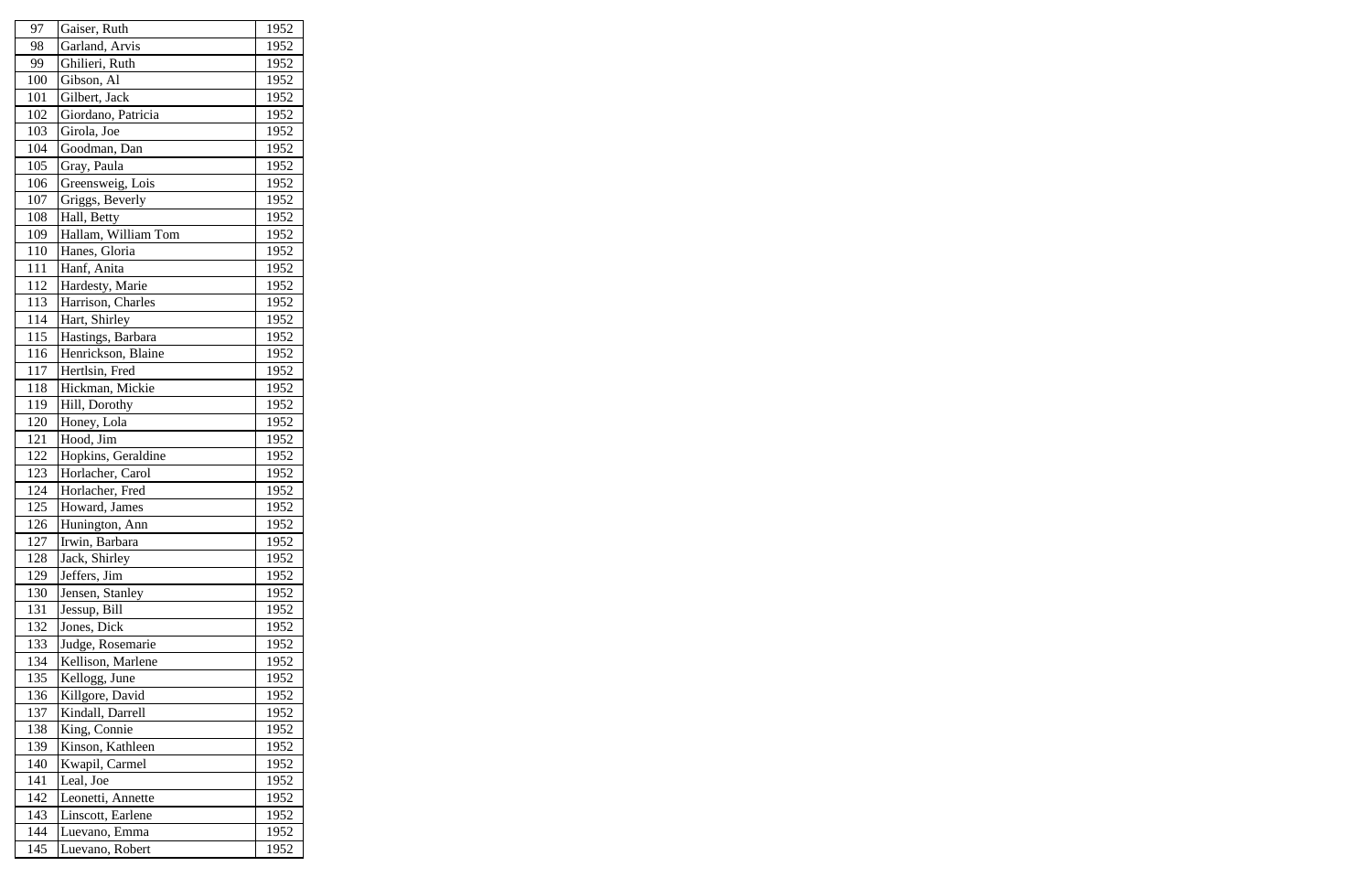| 146 | Lund, Con         | 1952 |
|-----|-------------------|------|
| 147 | Lund, Doris       | 1952 |
| 148 | Luwe, Francine    | 1952 |
| 149 | MacLean, Rochelle | 1952 |
| 150 | Maher, Elaine     | 1952 |
| 151 | Markwardt, Jane   | 1952 |
| 152 | Marston, Herman   | 1952 |
| 153 | Martin, Hoyt      | 1952 |
| 154 | McCammant, Lois   | 1952 |
| 155 | McDonald, Raff    | 1952 |
| 156 | McKibben, Herbert | 1952 |
| 157 | McLeroy, Darlene  | 1952 |
| 158 | Meader, Helen     | 1952 |
| 159 | Melton, Lynda     | 1952 |
| 160 | Merrill, Judy     | 1952 |
| 161 | Minetto, John     | 1952 |
| 162 | Moore, Marilyn    | 1952 |
| 163 | Morrill, Richard  | 1952 |
| 164 | Morris, George    | 1952 |
| 165 | Morris, James     | 1952 |
| 166 | Morris, Janet     | 1952 |
| 167 | Mortensen, Lee    | 1952 |
| 168 | Murphee, Caroline | 1952 |
| 169 | Myers, Buzz       | 1952 |
| 170 | Nelson, Donna     | 1952 |
| 171 | Noonches, Howard  | 1952 |
| 172 | Norbeck, Lucille  | 1952 |
| 173 | Novelly, Irene    | 1952 |
| 174 | Pagni, Albert     | 1952 |
| 175 | Parker, Eleanor   | 1952 |
| 176 | Parker, Joyce     | 1952 |
| 177 | Parker, Rollin    | 1952 |
| 178 | Patterson, Wayne  | 1952 |
| 179 | Pelizzari, Daryl  | 1952 |
| 180 | Perry, Gloria     | 1952 |
| 181 | Pettycrew, Donald | 1952 |
| 182 | Phillips, Karen   | 1952 |
| 183 | Phillips, Pat     | 1952 |
| 184 | Pierce, Bill      | 1952 |
| 185 | Platt, Diana      | 1952 |
| 186 | Plummer, Jeanne   | 1952 |
| 187 | Porch, Eldrege    | 1952 |
| 188 | Quesnel, Gerald   | 1952 |
| 189 | Quilici, Bob      | 1952 |
| 190 | Quilici, Janet    | 1952 |
| 191 | Randolph, Duane   | 1952 |
| 192 | Reid, Sylvia      | 1952 |
| 193 | Richardson, Sue   | 1952 |
| 194 | Rowe, Jack        | 1952 |
|     |                   |      |